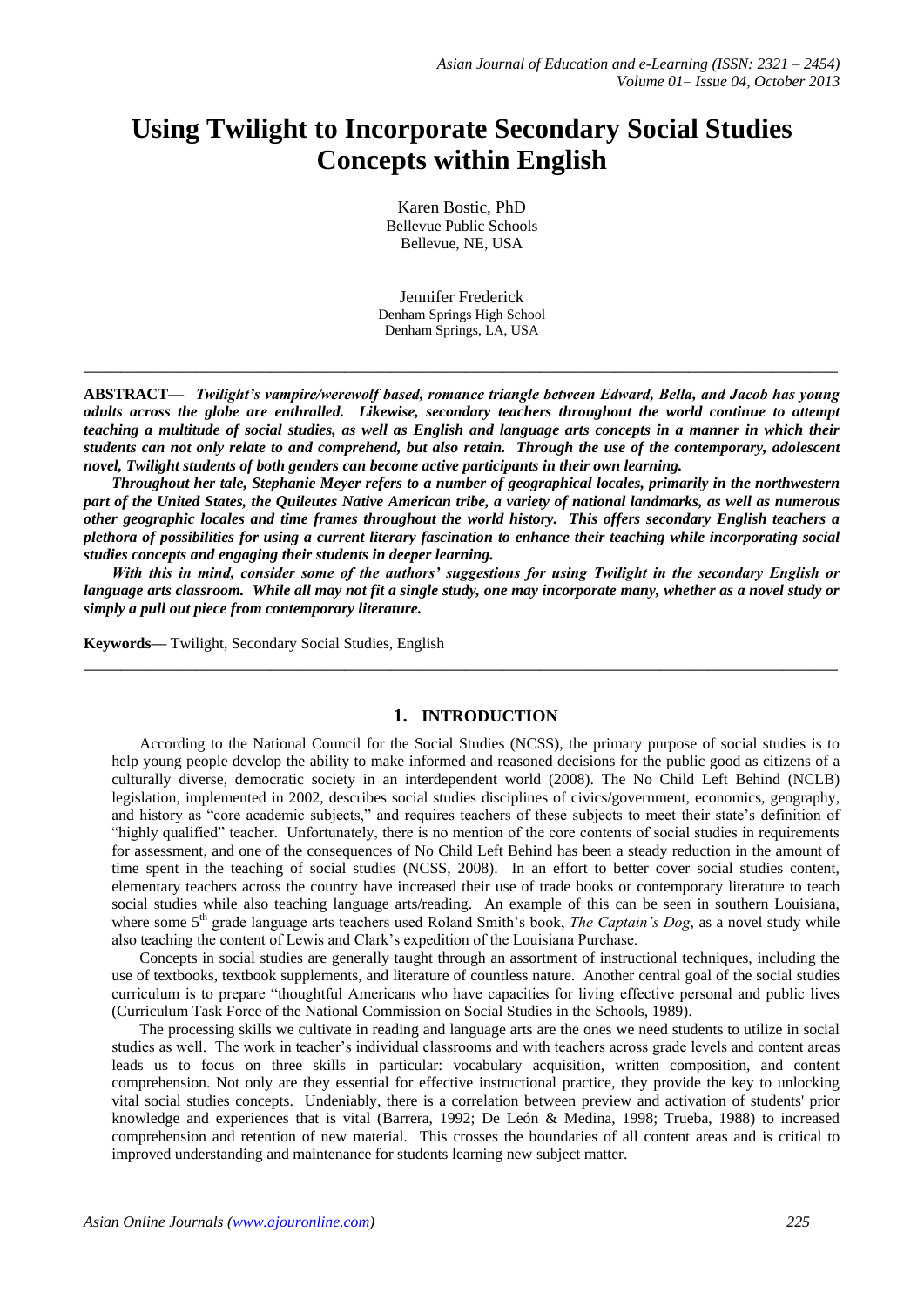Teachers have often used contemporary young adult literature in their language arts or reading classrooms. However in recent years this trend's popularity has grown to include other disciplines such as science and social studies, though it is still a relatively new concept. Very little research exists regarding the use of novels or contemporary literature in the middle school or high school social studies classrooms. However, in the NCSS's Curriculum Guidelines for Social Studies Teaching and Learning, they state "social studies programs should engage the student directly and actively in the learning process" and "be sufficiently varied and flexible to engage all types of learners" (2008). This said, perhaps social studies teachers should consider collaborating with their English colleagues in the use of such contemporary literature.

*Twilight* is the first book of vampire-based, fantasy/romance novels by United States author Stephanie Meyer. It charts a period in the life of Bella Swan, a 17 year old girl relocating from Phoenix, AZ, to Forks, WA, and falling in love with 104 year old vampire, Edward Cullen. Since its release in 2005, Twilight has gained immense popularity and commercial success around the world, resulting in a cult like following. The series is most popular among young adults, ages 11-14. *Twilight* and the other three books in the series have been the recipients of numerous awards. As of November 2010, the series has sold over 110 million copies worldwide (Grossman, 2011) with translations into at least 38 different languages around the globe (Hala, 2009; Turan, 2002). The four *Twilight* books have consecutively set records as the biggest selling novels of 2008 on the USA Today Best-Selling Books list (Cadden, 2008) and combined have spent over 235 weeks on the New York Times Best Seller list for Children's Series Books (Grossman, 2008). Originally a female fascination, young adults of the male persuasion have taken to *Twilight* en masse as well; many to appeal to the fairer sex, while some genuinely enjoy the story and characters. Either way, with this many young adults reading Twilight, it only makes sense for teachers to attempt to capitalize on the educational content included within its context.

It is this author's hope that even reluctant readers, struggling learners, and English language learners will find Meyer's story compelling enough to capture their attention, leading to an enjoyable learning experience. Meyer writes in an easy to understand, conversational tone that young adults can relate to. In doing so, readers need not struggle with the readability of content written beyond their comprehension, as many classroom texts are. Rather, they can focus on the lessons at hand included within a pleasing frame.

### **2. READ THE BOOKS**

Do whatever you can to get students to read the book. Beg, borrow, buy, or steal a classroom set (or two or three) of the book, create displays, give book talks, or ask your librarian to purchase multiple copies so small groups can read the same book and share their ideas together for English and social studies lessons and activities. As students become familiar with the basic premise of the story, teachers can focus on the social studies content, which starts early in the story. According to the National Council for Social Studies, a social studies program should engage students directly and actively in the learning process (2002); what better way than with a novel they can't put down?

Meyer sets her story in Forks, WA, a small town about 140 miles west of Seattle. However, she also discusses a number of other locales within the United States (such as Phoenix and Alaska), as well as physical landmarks (including Mt. Rainier and Goat Rocks), and Native American tribes (Quileutes). She makes it clear that a story takes place in more than one location and each is affected by the other. The story actually takes place in Forks, WA, but Bella has just moved there from Phoenix, AZ. She attempts to compare and contrast some of the similarities and differences for her readers, as one can see between Forks and Phoenix. For example, in Chapter One, she writes:

In the Olympic Peninsula of northwest Washington State, a small town named Forks

exists under a near-constant cover of clouds. It rains on this inconsequential town more

than any other place in the United States.  $(p. 3)$ 

I loved Phoenix. I loved the sun and the blistering heat. I loved the vigorous, sprawling city. (p. 4)

In addition to Forks and Phoenix, Edward has friends in Denali, Alaska, a part of the United States many students from the Lower 48 are unfamiliar with. Teaching students about the nature, physical geography, nontraditional lifestyle (compared to that of the Lower 48), and the culture and climate would easily incorporate science and social studies into one content. This would offer students insight into how different disciplines are inner-related.

In Chapter 6, Jacob, who we later learn is a werewolf and thus an enemy to the vampires, tells Bella that Edward and his family are barred from coming onto the Quileutes reservation. There is a treaty that if the vampires stay off the reservation, the werewolves will leave them be, yet, later in the story, the treaty will have to be put aside for the safety of the humans in the area. However, this brings us to the possibility of an excellent lesson regarding rules and ethics for secondary age students. According to the social studies standards in a number of states, by the end of middle school, students should be able "to examine the worth and dignity of the individual, explain the necessity of compromise," and "analyze individual rights versus public interests" (Nebraska, 2009). Piaget (1977) tells us that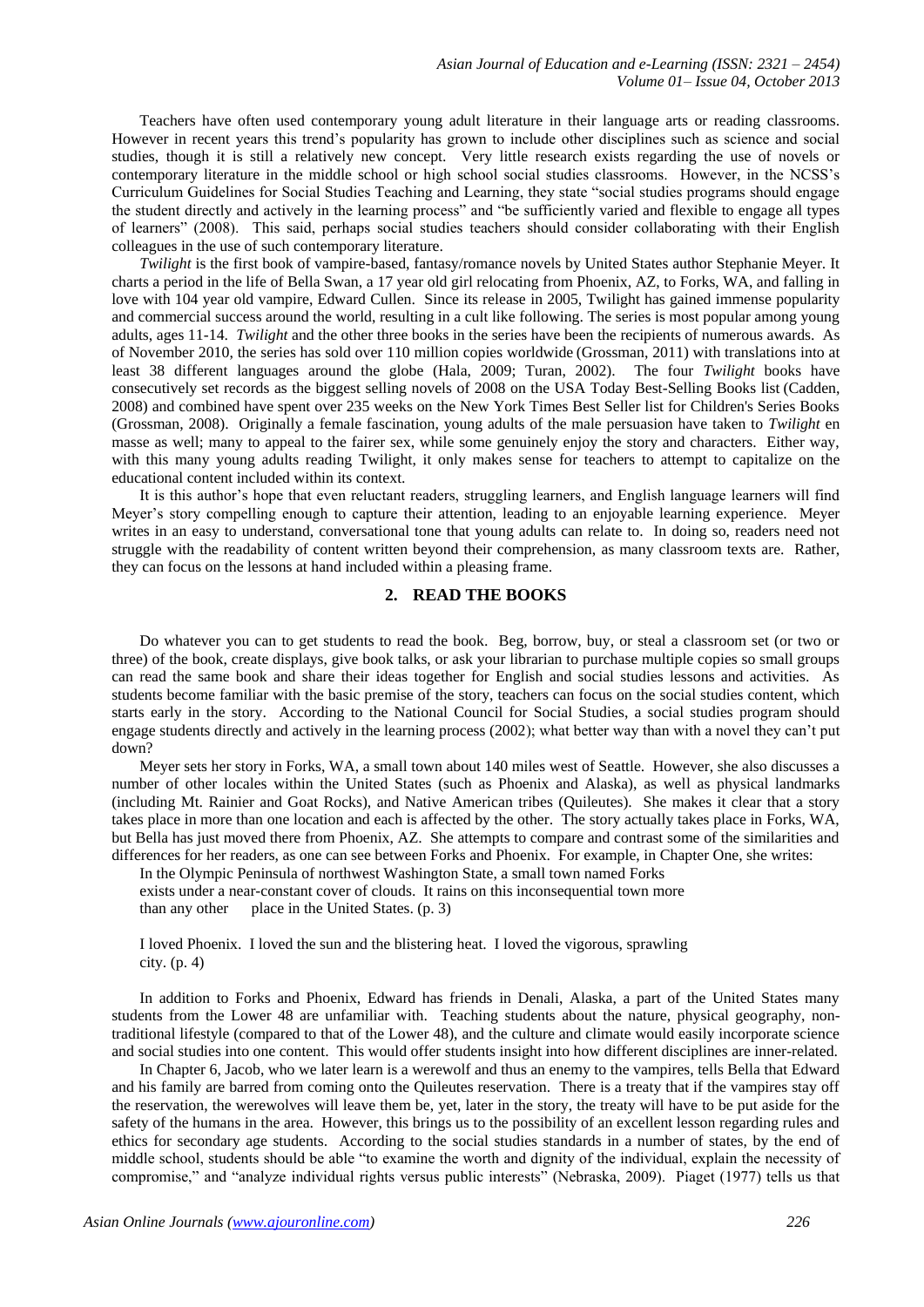starting around age 12, individuals start developing a new way of making sense of the world around them. Idealism, expanded possibilities, and expansion of thoughts open middle school students' minds to a myriad of imaginings. Reality is no longer the benchmark of though, having been overtaken instead by "what is possible" (Knowles & Brown, 2000). Adolescent aged students are often concerned with equality and what they believe to be fair. In using Meyer's tale to show them an example of discrimination and how it is later put aside to help the good of the population, students are allowed insight into an often difficult to comprehend topic.

Graphic organizers help students organize and summarize information (Cunningham and Allington, 2003). A Venn diagram is a simple, easy to create, graphic organizer that allows students to compare and contrast. While graphic organizers are often used in reading and language arts classrooms, they are growing in popularity in other content areas. They offer an excellent means of helping readers organize information when their reading gives lots of topic and subtopic information. An example of the start of a Venn diagram comparing Phoenix and Forks is below.



Depending on what type of class it is or what lesson is being taught, other topics can be chosen as well. On page 335, Meyer offers this glimpse of the world:

Edward pulled me toward the far left side, standing me in front of small square oil painting in a plain wooden frame. This one did not stand out among the bigger and brighter pieces; painted in varying tones of sepia, it depicted a miniature city full of steeply slanted roofs, with thin spires atop a few scattered towers. A wide river filled the foreground, crossed by a bridge covered with structures that looked like tiny cathedrals.

"London in the sixteen-fifties," Edward said.

What was going on in London in the sixteen-fifties? What river and bridge are they referring to? Are those structures really cathedrals? Why would there be so many of them? A simple paragraph, pulled from the novel, offers a wealth of questions and the potential for research. At this point, students are so engrossed in the story, they will be curious about London in the sixteen-fifties because it is the childhood home of one of the main characters. It will allow them to see more into his character while also increasing their overall knowledge.

These are only brief, introductory examples she includes in her writing. As an on-going activity, students could look for other instances to compare and contrast the two cities. Having students monitor their reading for new information regarding an unfamiliar environment allows them to grow with guided independence.

Meyer goes onto explain that while one can love the sun, they can be equally happy in a completely different environment. Many students believe people can only enjoy one climate, locale, region, and so forth. Twilight offers specific examples students will be able to relate to that show the contrary.

# **3. PROVIDE OPPORTUNITES FOR ACTIVITIES**

On page 124, Meyer introduces readers to some of the Quileute legend and lore: Well, there are lots of legends, some of them claiming to date back to the Flood – supposedly, the ancient Quileutes tied their canoes to the tops of the tallest trees on the mountains to survive like Noah and the ark…Another legend claims we descended from the wolves – and that the wolves are our brothers still. It's against tribal law to kill them.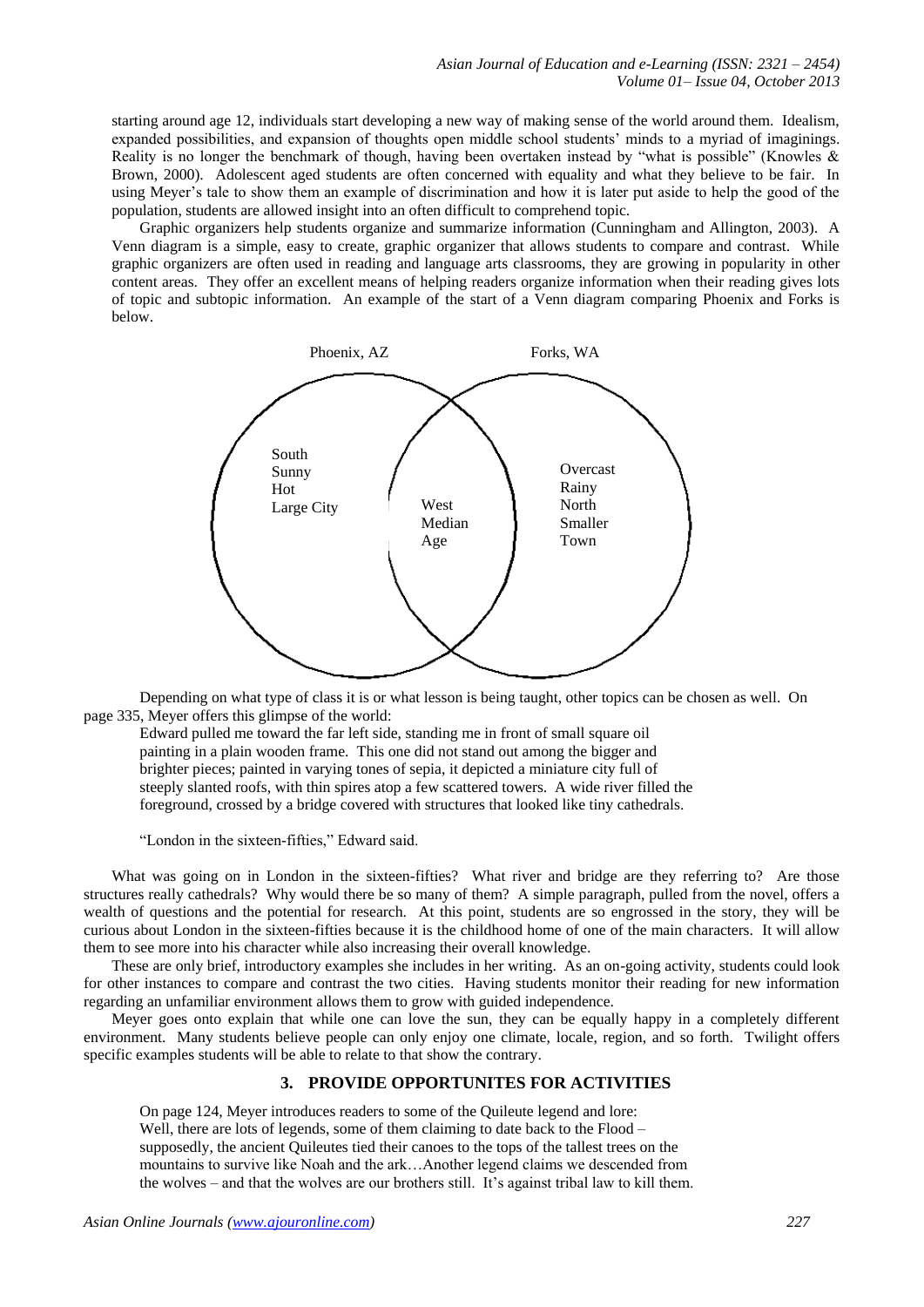Then there are the stories about the *cold* ones…There are stories of the cold ones as old as the wolf legends, and some much more recent. The cold ones are the natural enemy of the wolf.

The Quileutes are a Native American tribe people of western Washington state in the western United States with about 750 members. They have gained quite a bit of prominence since the publishing of Twilight. However, while they are mentioned and some of their lore is touched on the book, there is ample opportunity for more in-depth study. Twilight could easily be used as a backdrop for a more comprehensive study of the tribe and/or Native American tribal lore.

Have students draw maps of the area and show where the Quileutes reservation lies. Another option might allow students to create a brief 'newspaper' in which they write several short stories discussing the government, culture, history, or trials the Quileutes have persevered through. While this will demonstrate their knowledge, it will also allow students a venue other than the traditional report writing for demonstrating their expertise and improving written composition skills

Allow for student collaboration. More than likely, classrooms will consist of readers of varying levels. A teacher can group like readers together, or intersperse stronger readers with those who struggle. Either way, the classroom should become a reading community, a group of people who regularly read, talk, and write together (Daniels & Zemelman, 2004). With older students, middle or high school age, the effectiveness of group discussions and projects appears to depend very much on how they are organized. Collaboration is most effective when student work with others they know and like and strategies must be introduced to insure that everyone in the group contributes. Open-ended tasks and engaging topics help insure that group work succeeds (Alvermann, 1996). *Twilight* is nothing if not engaging.

# **4. TIPS FOR SUCCESS**

Even teachers who do not have class time or the needed resources to follow the suggestion of using Twilight to teach social studies and geography can incorporate Meyer's techniques through the following:

- Develop and awareness of the fun and challenge of locating places within pleasure or other assigned readings
- Include geographical awareness as a part of the "bigger picture" of reading
- Rather than limiting the study of geography, science, and social studies to the 45 minutes or so allotted for it, model for students that it can be present in a variety of places, including Twilight. This might include stopping what you are doing and locating an unheard of location in the middle of a reading or English lesson.
- Extend the lesson through student experiences, background knowledge, or the building of a bridge between what they already know and what they are learning.
- Have fun!

The students already love the book, so take advantage of that and use it to your benefit. It's full of potential lessons if one only takes a few moments to find, develop, and implement them. Take those moments.

# **5. ACKNOWLEDGEMENT**

The authors give thanks to Dayna Kathryn McCloney Buckley for her assistance in editing and proofreading.

### **6. REFERENCES**

Alvermann, D. (1996). "Middle and high school students' perceptions of how they experience text-based discussions: A multi-case study." *Reading Research Quarterl. 31:244-267.*

Anderson, H. (2009). ["Obama's 'Dreams,' Meyer's Vampires Capture 'Nibbie' Book Awards.](http://www.bloomberg.com/apps/news?pid=20601088&sid=atco4IDHLk44&refer=home)" Bloomberg.com. <http://www.bloomberg.com/apps/news?pid=20601088&sid=atco4IDHLk44&refer=home> Retrieved 4/11/09.

- Barrera, R.B. (1992). The cultural gap in literature-based literacy instruction. Education and Urban Society, 24, 227-243.
- Cadden, M. (2008). ["New star authors made, old ones rediscovered in 2008"](http://www.usatoday.com/life/books/news/2009-01-14-top-sellers-side_N.htm). [USA Today.](http://en.wikipedia.org/wiki/USA_Today) [http://www.usatoday.com/life/books/news/2009-01-14-top-sellers-side\\_N.htm.](http://www.usatoday.com/life/books/news/2009-01-14-top-sellers-side_N.htm) Retrieved 1/16/08.
- Cunningham, P. M., & Allington, R. L. (2003). *Classrooms that work: They can all read and write.* Allyn and Bacon, Boston.